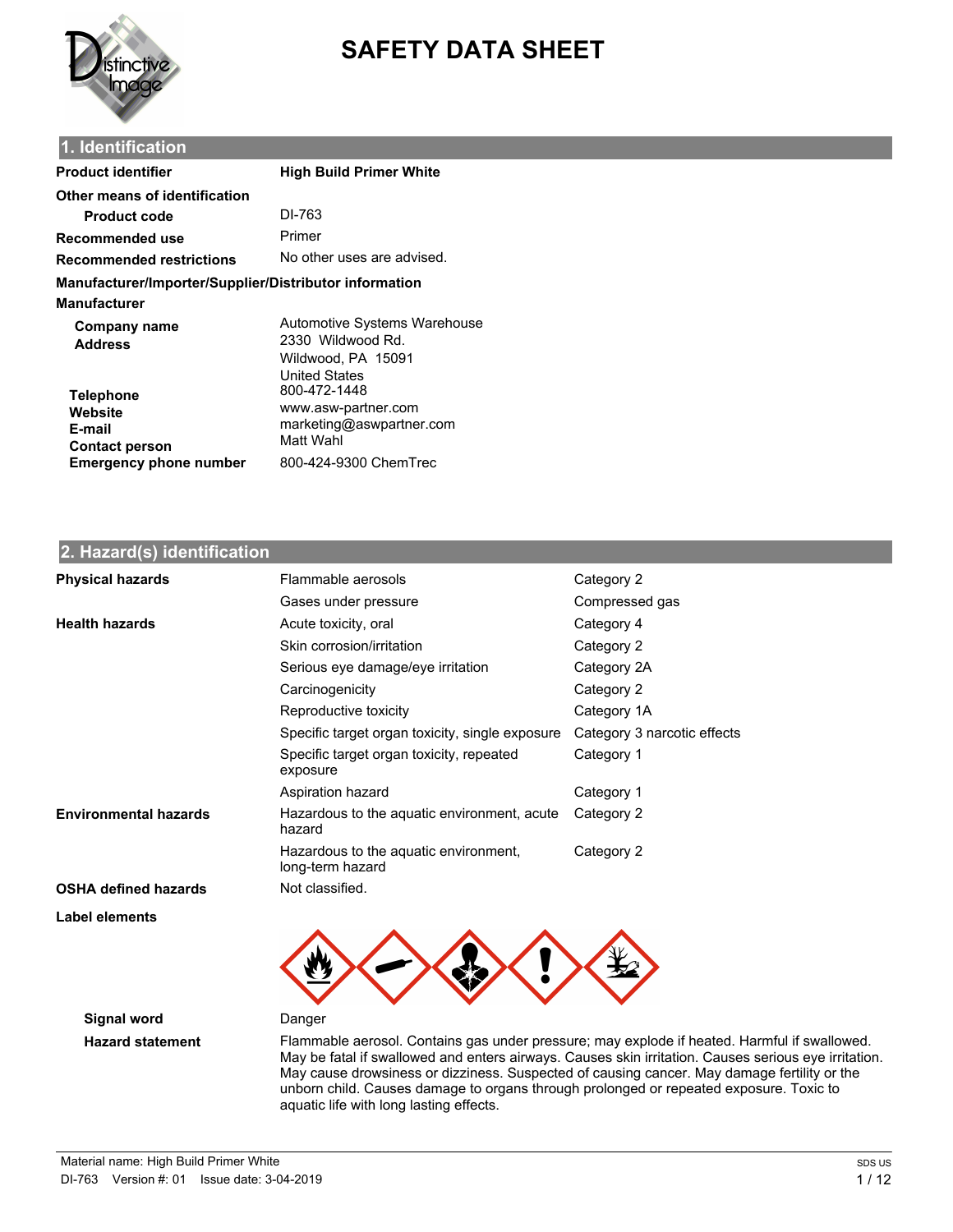| <b>Precautionary statement</b>               |                                                                                                                                                                                                                                                                                                                                                                                                                                                                                                                                                                                                                                                                    |
|----------------------------------------------|--------------------------------------------------------------------------------------------------------------------------------------------------------------------------------------------------------------------------------------------------------------------------------------------------------------------------------------------------------------------------------------------------------------------------------------------------------------------------------------------------------------------------------------------------------------------------------------------------------------------------------------------------------------------|
| <b>Prevention</b>                            | Obtain special instructions before use. Do not handle until all safety precautions have been read<br>and understood. Keep away from heat/sparks/open flames/hot surfaces. - No smoking. Do not<br>spray on an open flame or other ignition source. Pressurized container: Do not pierce or burn,<br>even after use. Do not breathe mist or vapor. Do not breathe gas. Wash thoroughly after handling.<br>Do not eat, drink or smoke when using this product. Use only outdoors or in a well-ventilated area.<br>Avoid release to the environment. Wear protective gloves/protective clothing/eye protection/face<br>protection.                                    |
| <b>Response</b>                              | If swallowed: Immediately call a poison center/doctor. Rinse mouth. Do NOT induce vomiting. If<br>on skin: Wash with plenty of water. If inhaled: Remove person to fresh air and keep comfortable<br>for breathing. If in eyes: Rinse cautiously with water for several minutes. Remove contact lenses,<br>if present and easy to do. Continue rinsing. If exposed or concerned: Get medical<br>advice/attention. Call a poison center/doctor if you feel unwell. If skin irritation occurs: Get medical<br>advice/attention. If eye irritation persists: Get medical advice/attention. Take off contaminated<br>clothing and wash before reuse. Collect spillage. |
| <b>Storage</b>                               | Store in a well-ventilated place. Keep container tightly closed. Store locked up. Protect from<br>sunlight. Store in a well-ventilated place. Do not expose to temperatures exceeding 50°C/122°F.                                                                                                                                                                                                                                                                                                                                                                                                                                                                  |
| <b>Disposal</b>                              | Dispose of contents/container in accordance with local/regional/national/international regulations.                                                                                                                                                                                                                                                                                                                                                                                                                                                                                                                                                                |
| Hazard(s) not otherwise<br>classified (HNOC) | None known.                                                                                                                                                                                                                                                                                                                                                                                                                                                                                                                                                                                                                                                        |
| <b>Supplemental information</b>              | 71.8% of the mixture consists of component(s) of unknown acute oral toxicity. 71.8% of the<br>mixture consists of component(s) of unknown acute dermal toxicity. 30.76% of the mixture<br>consists of component(s) of unknown acute inhalation toxicity. 66.7% of the mixture consists of<br>component(s) of unknown acute hazards to the aquatic environment. 66.7% of the mixture<br>consists of component(s) of unknown long-term hazards to the aquatic environment.                                                                                                                                                                                           |

# **3. Composition/information on ingredients**

#### **Mixtures**

| <b>Chemical name</b>       | <b>Common name and synonyms</b> | <b>CAS number</b> | %          |
|----------------------------|---------------------------------|-------------------|------------|
| Dimethyl Ether Regulatory  |                                 | 115-10-6          | $30 - 40$  |
| parachlorobenzotriflouride |                                 | 98-56-6           | $10 - 520$ |
| Toluene                    |                                 | 108-88-3          | $10 - 20$  |
| Acetone                    |                                 | 67-64-1           | $5 - 10$   |
| Talc                       |                                 | 14807-96-6        | $5 - 10$   |
| <b>Tert Butyl Acetate</b>  |                                 | 540-88-5          | $5 - 10$   |
| <b>Titanium Dioxide</b>    |                                 | 13463-67-7        | $5 - 10$   |
| Dibutyl Phthalate          |                                 | 84-74-2           | < 1        |
| Silica                     |                                 | 7631-86-9         | $\leq$ 1   |
| Silicon dioxide            |                                 | 112945-52-5       | $\leq 1$   |
| Xylene                     |                                 | 1330-20-7         | $\leq$ 1   |
| Carbon Black               |                                 | 1333-86-4         | < 0.1      |
| <b>Crystalline Quartz</b>  |                                 | 14808-60-7        | < 0.1      |
| Ethylbenzene               |                                 | $100 - 41 - 4$    | < 0.1      |
| tert-Butyl Alcohol         |                                 | 75-65-0           | < 0.1      |
|                            |                                 |                   |            |

\*Designates that a specific chemical identity and/or percentage of composition has been withheld as a trade secret.

| Remove victim to fresh air and keep at rest in a position comfortable for breathing. Call a POISON<br>CENTER or doctor/physician if you feel unwell.                                                                                |
|-------------------------------------------------------------------------------------------------------------------------------------------------------------------------------------------------------------------------------------|
| Remove contaminated clothing. Wash with plenty of soap and water. If skin irritation occurs: Get<br>medical advice/attention. Wash contaminated clothing before reuse.                                                              |
| Immediately flush eyes with plenty of water for at least 15 minutes. Remove contact lenses, if<br>present and easy to do. Continue rinsing. Get medical attention if irritation develops and persists.                              |
| Not likely, due to the form of the product. Call a physician or poison control center immediately.<br>Rinse mouth. Do not induce vomiting. If vomiting occurs, keep head low so that stomach content<br>doesn't get into the lungs. |
|                                                                                                                                                                                                                                     |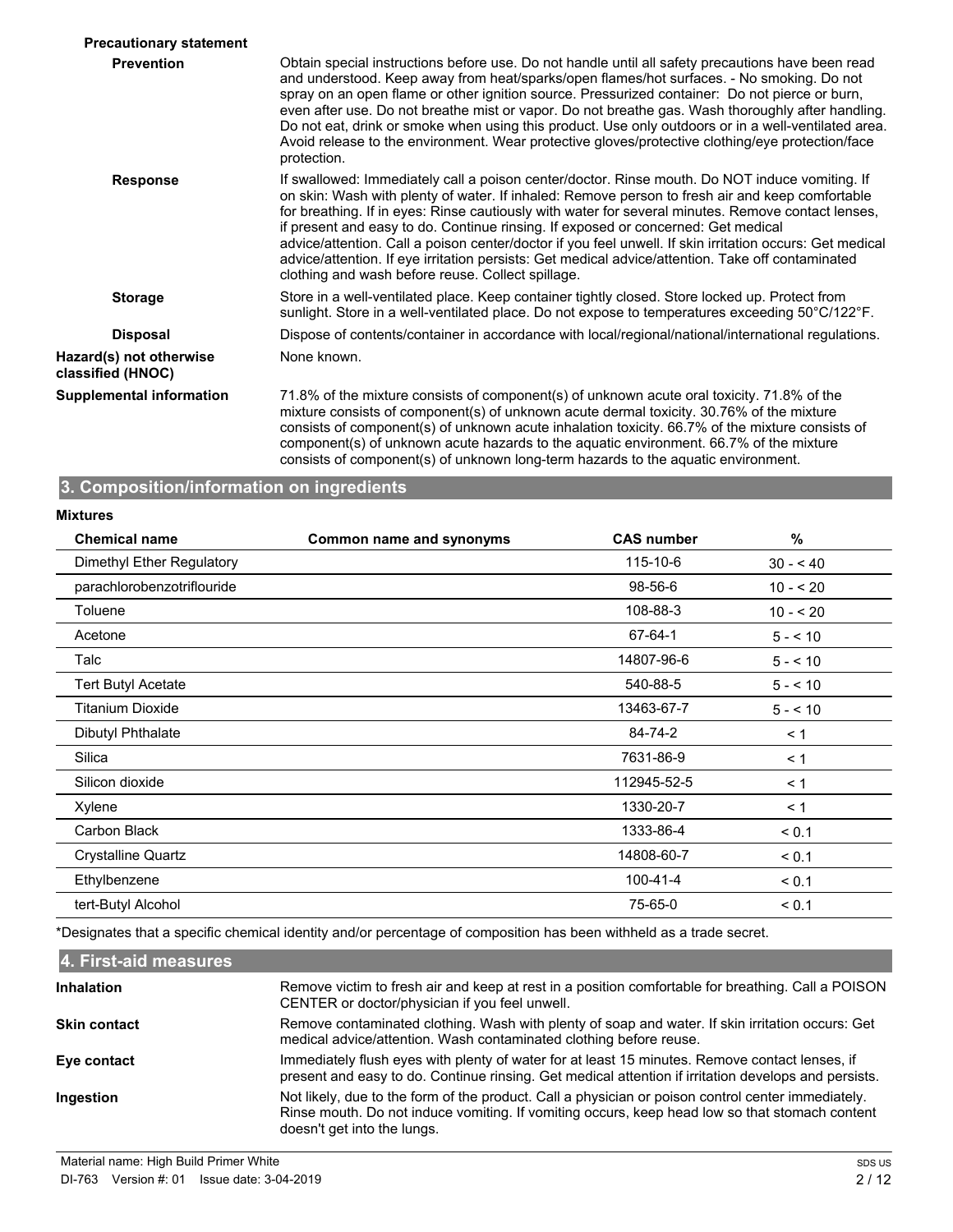| <b>Most important</b><br>symptoms/effects, acute and<br>delayed              | Aspiration may cause pulmonary edema and pneumonitis. May cause drowsiness and dizziness.<br>Headache. Nausea, vomiting. Severe eye irritation. Symptoms may include stinging, tearing,<br>redness, swelling, and blurred vision. Skin irritation. May cause redness and pain. Prolonged<br>exposure may cause chronic effects.                                                                  |
|------------------------------------------------------------------------------|--------------------------------------------------------------------------------------------------------------------------------------------------------------------------------------------------------------------------------------------------------------------------------------------------------------------------------------------------------------------------------------------------|
| Indication of immediate<br>medical attention and special<br>treatment needed | Provide general supportive measures and treat symptomatically. Keep victim warm. Keep victim<br>under observation. Symptoms may be delayed.                                                                                                                                                                                                                                                      |
| <b>General information</b>                                                   | IF exposed or concerned: Get medical advice/attention. If you feel unwell, seek medical advice<br>(show the label where possible). Ensure that medical personnel are aware of the material(s)<br>involved, and take precautions to protect themselves. Show this safety data sheet to the doctor in<br>attendance.                                                                               |
| 5. Fire-fighting measures                                                    |                                                                                                                                                                                                                                                                                                                                                                                                  |
| Suitable extinguishing media                                                 | Water fog. Foam. Dry chemical powder. Carbon dioxide (CO2).                                                                                                                                                                                                                                                                                                                                      |
| Unsuitable extinguishing<br>media                                            | None known.                                                                                                                                                                                                                                                                                                                                                                                      |
| Specific hazards arising from<br>the chemical                                | Contents under pressure. Pressurized container may explode when exposed to heat or flame.<br>During fire, gases hazardous to health may be formed.                                                                                                                                                                                                                                               |
| Special protective equipment<br>and precautions for firefighters             | Firefighters must use standard protective equipment including flame retardant coat, helmet with<br>face shield, gloves, rubber boots, and in enclosed spaces, SCBA.                                                                                                                                                                                                                              |
| <b>Fire fighting</b><br>equipment/instructions                               | In case of fire: Stop leak if safe to do so. Do not move cargo or vehicle if cargo has been exposed<br>to heat. Move containers from fire area if you can do so without risk. Containers should be cooled<br>with water to prevent vapor pressure build up. For massive fire in cargo area, use unmanned hose<br>holder or monitor nozzles, if possible. If not, withdraw and let fire burn out. |
| <b>Specific methods</b>                                                      | Use standard firefighting procedures and consider the hazards of other involved materials. Move<br>containers from fire area if you can do so without risk. Cool containers exposed to flames with<br>water until well after the fire is out. In the event of fire and/or explosion do not breathe fumes.                                                                                        |
| <b>General fire hazards</b>                                                  | Flammable aerosol. Contents under pressure. Pressurized container may explode when exposed                                                                                                                                                                                                                                                                                                       |

# **6. Accidental release measures**

to heat or flame.

| <b>Personal precautions,</b><br>protective equipment and<br>emergency procedures | Keep unnecessary personnel away. Keep people away from and upwind of spill/leak. Keep out of<br>low areas. Many gases are heavier than air and will spread along ground and collect in low or<br>confined areas (sewers, basements, tanks). Wear appropriate protective equipment and clothing<br>during clean-up. Do not breathe mist or vapor. Do not breathe gas. Emergency personnel need<br>self-contained breathing equipment. Do not touch damaged containers or spilled material unless<br>wearing appropriate protective clothing. Ventilate closed spaces before entering them. Local<br>authorities should be advised if significant spillages cannot be contained. For personal protection,<br>see section 8 of the SDS. |
|----------------------------------------------------------------------------------|--------------------------------------------------------------------------------------------------------------------------------------------------------------------------------------------------------------------------------------------------------------------------------------------------------------------------------------------------------------------------------------------------------------------------------------------------------------------------------------------------------------------------------------------------------------------------------------------------------------------------------------------------------------------------------------------------------------------------------------|
| Methods and materials for<br>containment and cleaning up                         | Refer to attached safety data sheets and/or instructions for use. Stop leak if you can do so without<br>risk. Move the cylinder to a safe and open area if the leak is irreparable. Isolate area until gas has<br>dispersed. Eliminate all ignition sources (no smoking, flares, sparks, or flames in immediate area).<br>Keep combustibles (wood, paper, oil, etc.) away from spilled material. This material is classified as<br>a water pollutant under the Clean Water Act and should be prevented from contaminating soil or<br>from entering sewage and drainage systems which lead to waterways. Absorb in vermiculite, dry<br>sand or earth and place into containers. Following product recovery, flush area with water.    |
|                                                                                  | Small Spills: Wipe up with absorbent material (e.g. cloth, fleece). Clean surface thoroughly to<br>remove residual contamination. Put material in suitable, covered, labeled containers. For waste<br>disposal, see section 13 of the SDS.                                                                                                                                                                                                                                                                                                                                                                                                                                                                                           |
| <b>Environmental precautions</b>                                                 | Avoid release to the environment. Inform appropriate managerial or supervisory personnel of all<br>environmental releases. Prevent further leakage or spillage if safe to do so. Avoid discharge into<br>drains, water courses or onto the ground.                                                                                                                                                                                                                                                                                                                                                                                                                                                                                   |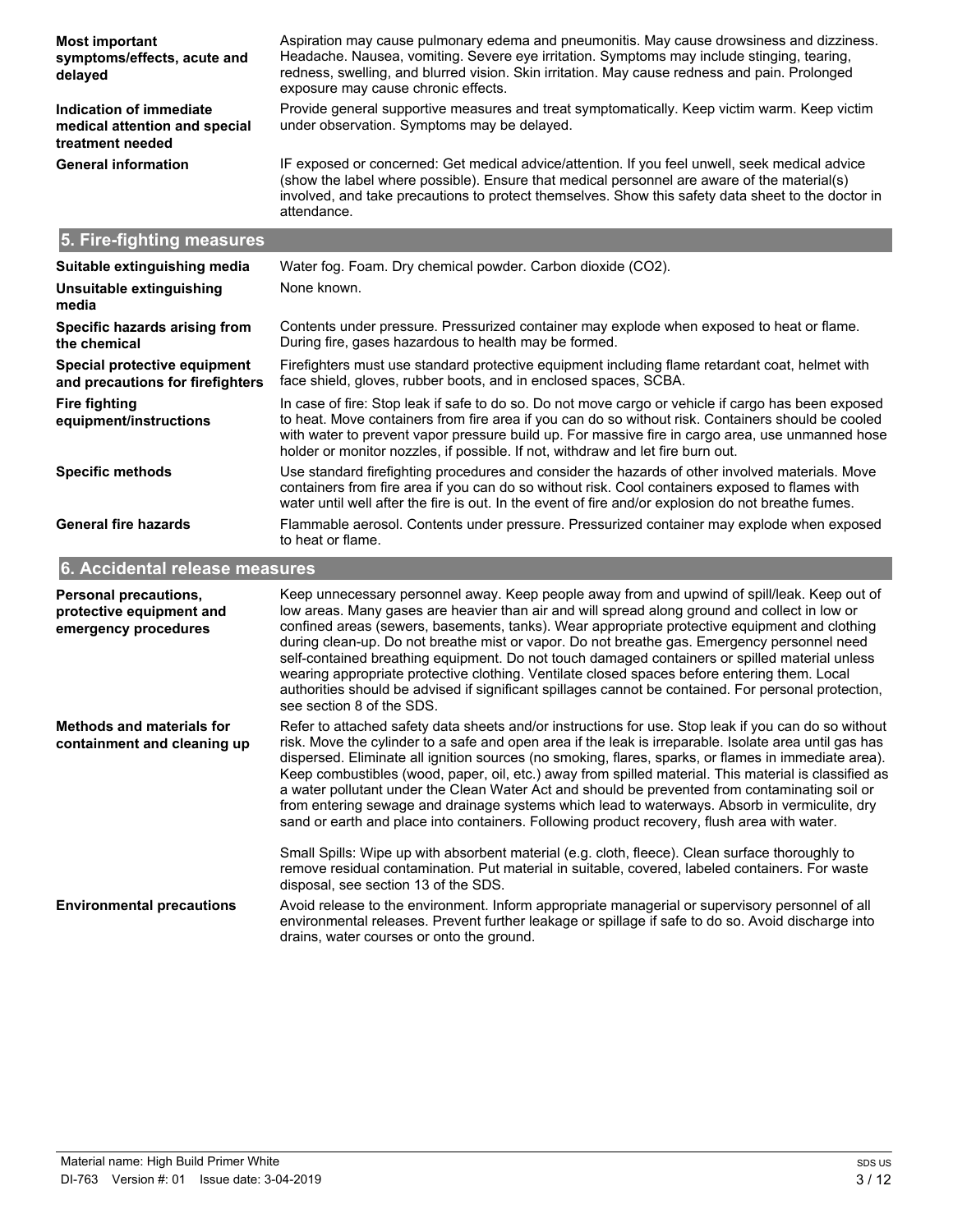| Precautions for safe handling                                   | Obtain special instructions before use. Do not handle until all safety precautions have been read<br>and understood. Pressurized container: Do not pierce or burn, even after use. Do not use if spray<br>button is missing or defective. Do not spray on a naked flame or any other incandescent material.<br>Do not smoke while using or until sprayed surface is thoroughly dry. Do not cut, weld, solder, drill,<br>grind, or expose containers to heat, flame, sparks, or other sources of ignition. All equipment used<br>when handling the product must be grounded. Close valve after each use and when empty. Protect<br>cylinders from physical damage; do not drag, roll, slide, or drop. When moving cylinders, even for<br>short distances, use a cart (trolley, hand truck, etc.) designed to transport cylinders. Suck back of<br>water into the container must be prevented. Do not allow backfeed into the container. Purge air<br>from system before introducing gas. Use only properly specified equipment which is suitable for<br>this product, its supply pressure and temperature. Contact your gas supplier if in doubt. Do not<br>re-use empty containers. Do not breathe mist or vapor. Do not breathe gas. Do not taste or<br>swallow. Avoid contact with eyes, skin, and clothing. Avoid prolonged exposure. When using, do<br>not eat, drink or smoke. Pregnant or breastfeeding women must not handle this product. Should be |
|-----------------------------------------------------------------|-------------------------------------------------------------------------------------------------------------------------------------------------------------------------------------------------------------------------------------------------------------------------------------------------------------------------------------------------------------------------------------------------------------------------------------------------------------------------------------------------------------------------------------------------------------------------------------------------------------------------------------------------------------------------------------------------------------------------------------------------------------------------------------------------------------------------------------------------------------------------------------------------------------------------------------------------------------------------------------------------------------------------------------------------------------------------------------------------------------------------------------------------------------------------------------------------------------------------------------------------------------------------------------------------------------------------------------------------------------------------------------------------------------------------------------------------------------|
|                                                                 | handled in closed systems, if possible. Use only in well-ventilated areas. Wear appropriate<br>personal protective equipment. Wash hands thoroughly after handling. Avoid release to the<br>environment. Observe good industrial hygiene practices.                                                                                                                                                                                                                                                                                                                                                                                                                                                                                                                                                                                                                                                                                                                                                                                                                                                                                                                                                                                                                                                                                                                                                                                                         |
| Conditions for safe storage,<br>including any incompatibilities | Level 1 Aerosol.                                                                                                                                                                                                                                                                                                                                                                                                                                                                                                                                                                                                                                                                                                                                                                                                                                                                                                                                                                                                                                                                                                                                                                                                                                                                                                                                                                                                                                            |
|                                                                 | Store locked up. Pressurized container. Protect from sunlight and do not expose to temperatures<br>exceeding 50°C/122 °F. Do not puncture, incinerate or crush. Do not handle or store near an open<br>flame, heat or other sources of ignition. This material can accumulate static charge which may<br>cause spark and become an ignition source. Store in a well-ventilated place. Cylinders should be<br>stored upright, with valve protection cap in place, and firmly secured to prevent falling or being                                                                                                                                                                                                                                                                                                                                                                                                                                                                                                                                                                                                                                                                                                                                                                                                                                                                                                                                             |

## **8. Exposure controls/personal protection**

#### **Occupational exposure limits**

The following constituents are the only constituents of the product which have a PEL, TLV or other recommended exposure limit. At this time, the other constituents have no known exposure limits.

Store away from incompatible materials (see Section 10 of the SDS).

knocked over. Stored containers should be periodically checked for general condition and leakage.

| US. OSHA Table Z-1 Limits for Air Contaminants (29 CFR 1910.1000)<br><b>Components</b> | <b>Type</b> | <b>Value</b>      | <b>Form</b> |
|----------------------------------------------------------------------------------------|-------------|-------------------|-------------|
| Acetone (CAS 67-64-1)                                                                  | PEL         | 2400 mg/m3        |             |
|                                                                                        |             | 1000 ppm          |             |
| Dibutyl Phthalate (CAS<br>$84 - 74 - 2)$                                               | PEL         | $5$ mg/m $3$      |             |
| Tert Butyl Acetate (CAS<br>$540-88-5$                                                  | PEL         | 950 mg/m3         |             |
|                                                                                        |             | 200 ppm           |             |
| <b>Titanium Dioxide (CAS</b><br>13463-67-7)                                            | PEL         | $15 \text{ mg/m}$ | Total dust. |
| Xylene (CAS 1330-20-7)                                                                 | PEL         | 435 mg/m3         |             |
|                                                                                        |             | 100 ppm           |             |
| US. OSHA Table Z-2 (29 CFR 1910.1000)                                                  |             |                   |             |
| <b>Components</b>                                                                      | <b>Type</b> | <b>Value</b>      |             |
| Toluene (CAS 108-88-3)                                                                 | Ceiling     | 300 ppm           |             |
|                                                                                        | <b>TWA</b>  | 200 ppm           |             |
| US. OSHA Table Z-3 (29 CFR 1910.1000)                                                  |             |                   |             |
| <b>Components</b>                                                                      | <b>Type</b> | <b>Value</b>      | <b>Form</b> |
| Talc (CAS 14807-96-6)                                                                  | <b>TWA</b>  | $0.3$ mg/m $3$    | Total dust. |
|                                                                                        |             | $0.1$ mg/m $3$    | Respirable. |
|                                                                                        |             | 20 mppcf          |             |
|                                                                                        |             | 2.4 mppcf         | Respirable. |
| <b>US. ACGIH Threshold Limit Values</b>                                                |             |                   |             |
| <b>Components</b>                                                                      | <b>Type</b> | <b>Value</b>      | Form        |
| Acetone (CAS 67-64-1)                                                                  | <b>STEL</b> | 500 ppm           |             |
|                                                                                        | <b>TWA</b>  | 250 ppm           |             |
| Dibutyl Phthalate (CAS<br>$84 - 74 - 2)$                                               | <b>TWA</b>  | $5$ mg/m $3$      |             |

## **US. OSHA Table Z-1 Limits for Air Contaminants (29 CFR 1910.1000)**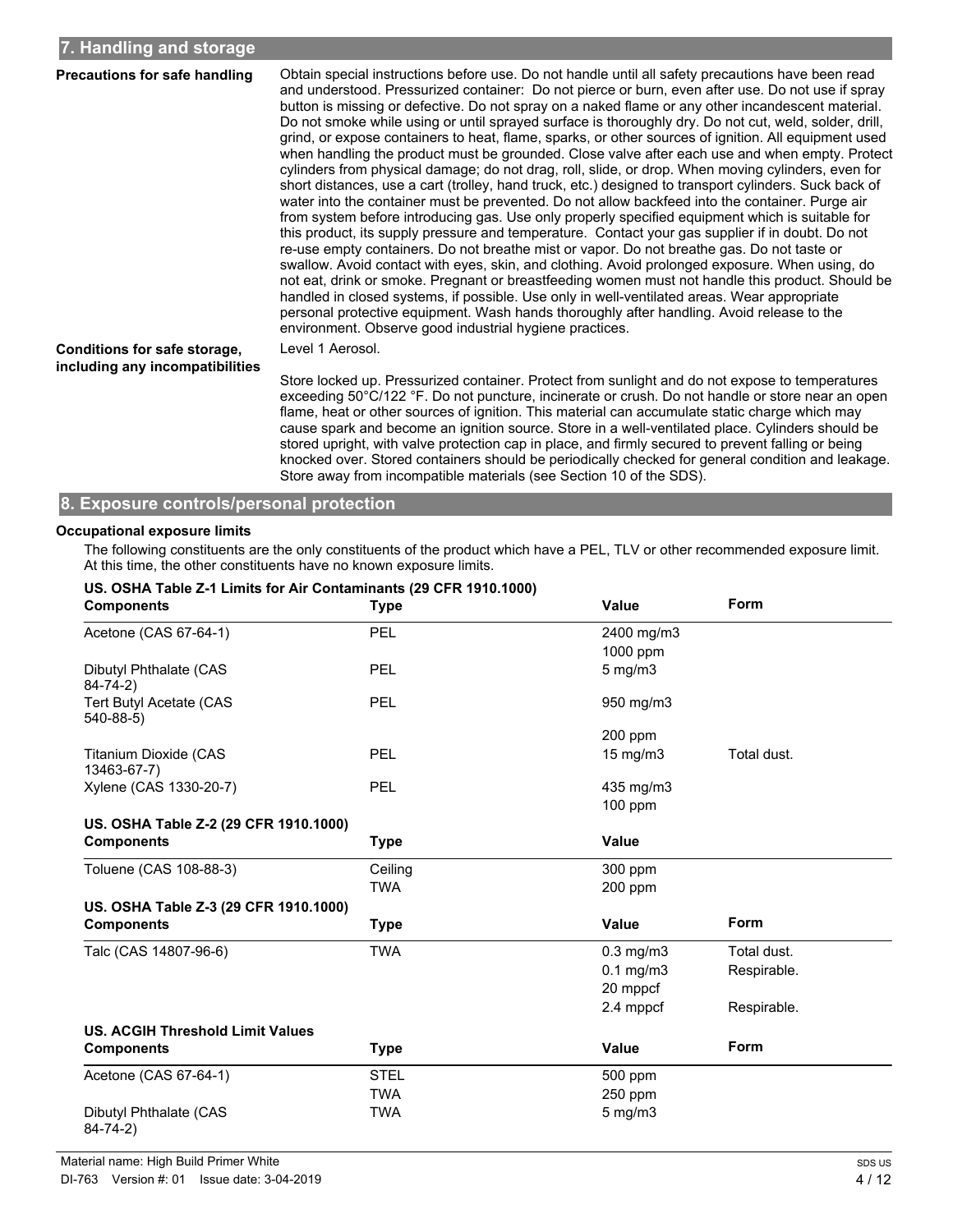| <b>US. ACGIH Threshold Limit Values</b><br><b>Components</b>                                    |             | <b>Type</b> |                                                                           |                                   | <b>Value</b>         | Form                                                                                                                                                                                                                                                                                                         |
|-------------------------------------------------------------------------------------------------|-------------|-------------|---------------------------------------------------------------------------|-----------------------------------|----------------------|--------------------------------------------------------------------------------------------------------------------------------------------------------------------------------------------------------------------------------------------------------------------------------------------------------------|
| Talc (CAS 14807-96-6)                                                                           |             | <b>TWA</b>  |                                                                           |                                   | $2$ mg/m $3$         | Respirable fraction.                                                                                                                                                                                                                                                                                         |
| Tert Butyl Acetate (CAS                                                                         |             | <b>STEL</b> |                                                                           |                                   | $150$ ppm            |                                                                                                                                                                                                                                                                                                              |
| $540-88-5$                                                                                      |             |             |                                                                           |                                   |                      |                                                                                                                                                                                                                                                                                                              |
|                                                                                                 |             | <b>TWA</b>  |                                                                           |                                   | 50 ppm               |                                                                                                                                                                                                                                                                                                              |
| <b>Titanium Dioxide (CAS</b>                                                                    |             | <b>TWA</b>  |                                                                           |                                   | 10 mg/m3             |                                                                                                                                                                                                                                                                                                              |
| 13463-67-7)                                                                                     |             |             |                                                                           |                                   |                      |                                                                                                                                                                                                                                                                                                              |
| Toluene (CAS 108-88-3)                                                                          |             | <b>TWA</b>  |                                                                           |                                   | 20 ppm               |                                                                                                                                                                                                                                                                                                              |
| Xylene (CAS 1330-20-7)                                                                          |             | <b>STEL</b> |                                                                           |                                   | 150 ppm              |                                                                                                                                                                                                                                                                                                              |
|                                                                                                 |             | <b>TWA</b>  |                                                                           |                                   | $100$ ppm            |                                                                                                                                                                                                                                                                                                              |
| US. NIOSH: Pocket Guide to Chemical Hazards                                                     |             |             |                                                                           |                                   |                      |                                                                                                                                                                                                                                                                                                              |
| <b>Components</b>                                                                               |             | <b>Type</b> |                                                                           |                                   | <b>Value</b>         | Form                                                                                                                                                                                                                                                                                                         |
| Acetone (CAS 67-64-1)                                                                           |             | <b>TWA</b>  |                                                                           |                                   | 590 mg/m3            |                                                                                                                                                                                                                                                                                                              |
|                                                                                                 |             |             |                                                                           |                                   | 250 ppm              |                                                                                                                                                                                                                                                                                                              |
| Dibutyl Phthalate (CAS                                                                          |             | <b>TWA</b>  |                                                                           |                                   | $5$ mg/m $3$         |                                                                                                                                                                                                                                                                                                              |
| $84 - 74 - 2)$                                                                                  |             |             |                                                                           |                                   |                      |                                                                                                                                                                                                                                                                                                              |
| Talc (CAS 14807-96-6)                                                                           |             | <b>TWA</b>  |                                                                           |                                   | $2$ mg/m $3$         | Respirable.                                                                                                                                                                                                                                                                                                  |
| Tert Butyl Acetate (CAS                                                                         |             | <b>TWA</b>  |                                                                           |                                   | 950 mg/m3            |                                                                                                                                                                                                                                                                                                              |
| $540-88-5$                                                                                      |             |             |                                                                           |                                   |                      |                                                                                                                                                                                                                                                                                                              |
|                                                                                                 |             |             |                                                                           |                                   | 200 ppm              |                                                                                                                                                                                                                                                                                                              |
| Toluene (CAS 108-88-3)                                                                          |             | <b>STEL</b> |                                                                           |                                   | 560 mg/m3            |                                                                                                                                                                                                                                                                                                              |
|                                                                                                 |             |             |                                                                           |                                   | 150 ppm              |                                                                                                                                                                                                                                                                                                              |
|                                                                                                 |             | <b>TWA</b>  |                                                                           |                                   | 375 mg/m3            |                                                                                                                                                                                                                                                                                                              |
|                                                                                                 |             |             |                                                                           |                                   | $100$ ppm            |                                                                                                                                                                                                                                                                                                              |
| US. Workplace Environmental Exposure Level (WEEL) Guides                                        |             |             |                                                                           |                                   |                      |                                                                                                                                                                                                                                                                                                              |
| <b>Components</b>                                                                               |             | <b>Type</b> |                                                                           |                                   | <b>Value</b>         |                                                                                                                                                                                                                                                                                                              |
| Dimethyl Ether Regulatory                                                                       |             | <b>TWA</b>  |                                                                           |                                   | 1880 mg/m3           |                                                                                                                                                                                                                                                                                                              |
| $(CAS 115-10-6)$                                                                                |             |             |                                                                           |                                   | 1000 ppm             |                                                                                                                                                                                                                                                                                                              |
| <b>Biological limit values</b><br><b>ACGIH Biological Exposure Indices</b><br><b>Components</b> | Value       |             | <b>Determinant</b>                                                        | <b>Specimen</b>                   | <b>Sampling Time</b> |                                                                                                                                                                                                                                                                                                              |
|                                                                                                 |             |             |                                                                           |                                   |                      |                                                                                                                                                                                                                                                                                                              |
| Acetone (CAS 67-64-1)                                                                           | 25 mg/l     |             | Acetone                                                                   | Urine                             |                      |                                                                                                                                                                                                                                                                                                              |
| Toluene (CAS 108-88-3)                                                                          | $0.3$ mg/g  |             | o-Cresol, with                                                            | Creatinine in                     |                      |                                                                                                                                                                                                                                                                                                              |
|                                                                                                 |             |             | hydrolysis                                                                | urine                             |                      |                                                                                                                                                                                                                                                                                                              |
|                                                                                                 | $0.03$ mg/l |             | Toluene                                                                   | Urine                             |                      |                                                                                                                                                                                                                                                                                                              |
|                                                                                                 | $0.02$ mg/l |             | Toluene                                                                   | Blood                             |                      |                                                                                                                                                                                                                                                                                                              |
| Xylene (CAS 1330-20-7)                                                                          | $1.5$ g/g   |             | Methylhippuric<br>acids                                                   | Creatinine in<br>urine            |                      |                                                                                                                                                                                                                                                                                                              |
|                                                                                                 |             |             |                                                                           |                                   |                      |                                                                                                                                                                                                                                                                                                              |
| * - For sampling details, please see the source document.                                       |             |             |                                                                           |                                   |                      |                                                                                                                                                                                                                                                                                                              |
| <b>Exposure guidelines</b>                                                                      |             |             |                                                                           |                                   |                      |                                                                                                                                                                                                                                                                                                              |
| US - California OELs: Skin designation                                                          |             |             |                                                                           |                                   |                      |                                                                                                                                                                                                                                                                                                              |
| Toluene (CAS 108-88-3)                                                                          |             |             |                                                                           | Can be absorbed through the skin. |                      |                                                                                                                                                                                                                                                                                                              |
| US - Minnesota Haz Subs: Skin designation applies                                               |             |             |                                                                           |                                   |                      |                                                                                                                                                                                                                                                                                                              |
| Toluene (CAS 108-88-3)                                                                          |             |             |                                                                           | Skin designation applies.         |                      |                                                                                                                                                                                                                                                                                                              |
| Appropriate engineering                                                                         |             |             |                                                                           |                                   |                      | Good general ventilation (typically 10 air changes per hour) should be used. Ventilation rates                                                                                                                                                                                                               |
| controls                                                                                        |             |             | eyewash station. Eye wash fountain and emergency showers are recommended. |                                   |                      | should be matched to conditions. If applicable, use process enclosures, local exhaust ventilation,<br>or other engineering controls to maintain airborne levels below recommended exposure limits. If<br>exposure limits have not been established, maintain airborne levels to an acceptable level. Provide |
| Individual protection measures, such as personal protective equipment                           |             |             |                                                                           |                                   |                      |                                                                                                                                                                                                                                                                                                              |
| <b>Eye/face protection</b>                                                                      |             |             | Chemical respirator with organic vapor cartridge and full facepiece.      |                                   |                      |                                                                                                                                                                                                                                                                                                              |
|                                                                                                 |             |             |                                                                           |                                   |                      |                                                                                                                                                                                                                                                                                                              |
|                                                                                                 |             |             |                                                                           |                                   |                      |                                                                                                                                                                                                                                                                                                              |
| <b>Skin protection</b>                                                                          |             |             |                                                                           |                                   |                      |                                                                                                                                                                                                                                                                                                              |
| <b>Hand protection</b>                                                                          |             |             | Wear appropriate chemical resistant gloves.                               |                                   |                      |                                                                                                                                                                                                                                                                                                              |
| Other                                                                                           |             |             |                                                                           |                                   |                      | Wear appropriate chemical resistant clothing. Use of an impervious apron is recommended.                                                                                                                                                                                                                     |

Material name: High Build Primer White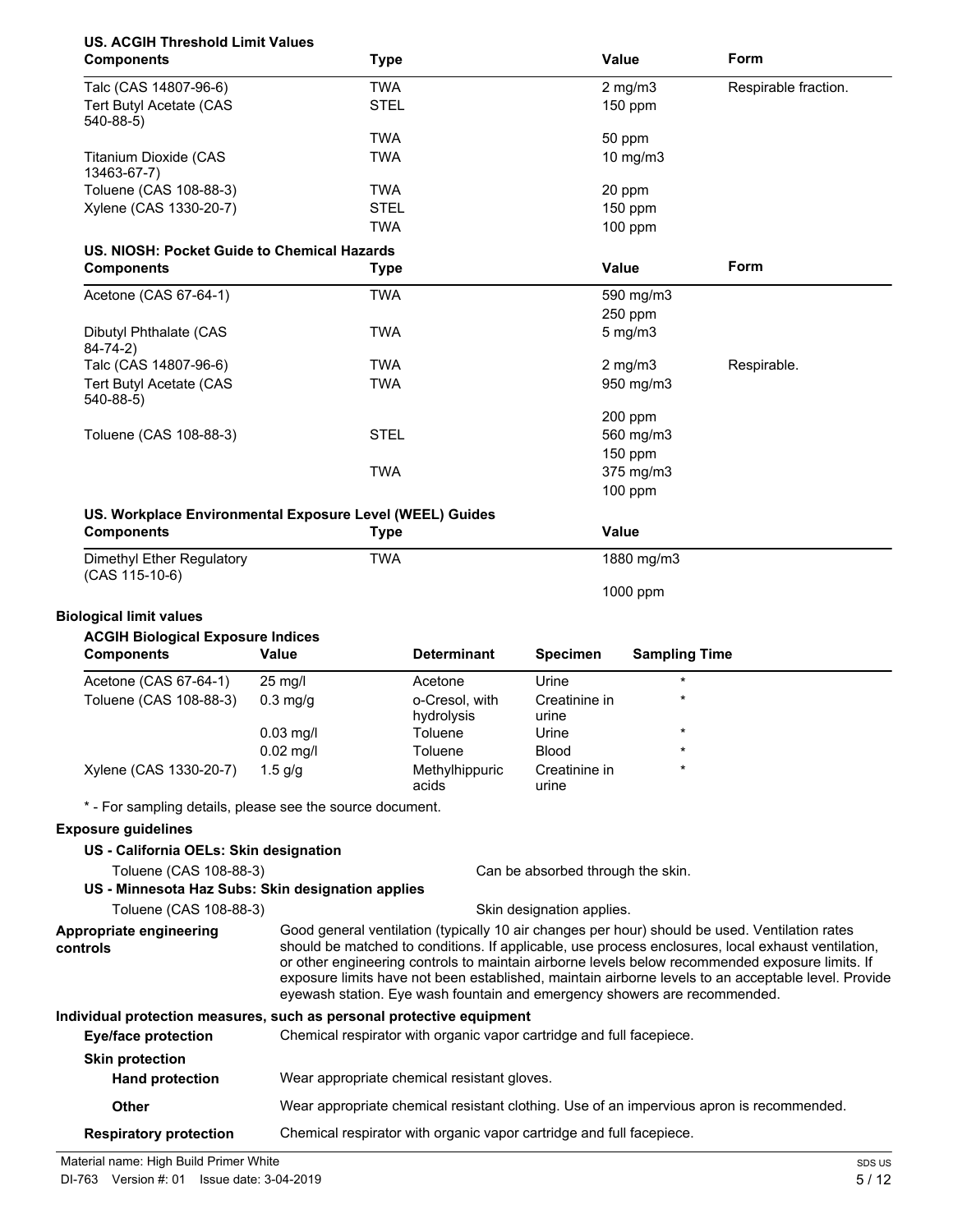**Thermal hazards** Wear appropriate thermal protective clothing, when necessary.



**General hygiene considerations**

Observe any medical surveillance requirements. When using do not smoke. Keep away from food and drink. Always observe good personal hygiene measures, such as washing after handling the material and before eating, drinking, and/or smoking. Routinely wash work clothing and protective equipment to remove contaminants.

#### **9. Physical and chemical properties**

| Appearance                                        |                                                   |
|---------------------------------------------------|---------------------------------------------------|
| <b>Physical state</b>                             | Liquid, Gas.                                      |
| Form                                              | Aerosol. Compressed gas.                          |
| Color                                             | Not available.                                    |
| Odor                                              | Not available.                                    |
| Odor threshold                                    | Not available.                                    |
| рH                                                | Not available.                                    |
| Melting point/freezing point                      | -222.7 $\degree$ F (-141.5 $\degree$ C) estimated |
| Initial boiling point and boiling<br>range        | -12.68 °F (-24.82 °C) estimated                   |
| <b>Flash point</b>                                | -42.0 $\degree$ F (-41.1 $\degree$ C) estimated   |
| <b>Evaporation rate</b>                           | Not available.                                    |
| Flammability (solid, gas)                         | Not applicable. Not available.                    |
| Upper/lower flammability or explosive limits      |                                                   |
| <b>Flammability limit - lower</b><br>(%)          | 1.3 % estimated                                   |
| <b>Flammability limit - upper</b><br>$(\%)$       | 27 % estimated                                    |
| Explosive limit - lower (%)                       | Not available.                                    |
| Explosive limit - upper (%)                       | Not available.                                    |
| Vapor pressure                                    | 2767.81 hPa estimated                             |
| <b>Vapor density</b>                              | Not available.                                    |
| <b>Relative density</b>                           | Not available.                                    |
| Solubility(ies)                                   |                                                   |
| Solubility (water)                                | Not available.                                    |
| <b>Partition coefficient</b><br>(n-octanol/water) | Not available.                                    |
| <b>Auto-ignition temperature</b>                  | 662 °F (350 °C) estimated                         |
| <b>Decomposition temperature</b>                  | Not available.                                    |
| <b>Viscosity</b>                                  | Not available.                                    |
| <b>Other information</b>                          |                                                   |
| <b>Density</b>                                    | 1.83 g/cm3 estimated                              |
| <b>Explosive properties</b>                       | Not explosive.                                    |
| <b>Heat of combustion (NFPA</b><br>30B)           | 14.2 kJ/g estimated                               |
| <b>Oxidizing properties</b>                       | Not oxidizing.                                    |
| <b>Percent volatile</b>                           | 17.49 % estimated                                 |
| <b>Specific gravity</b>                           | 1.83 estimated                                    |
| 10. Stability and reactivity                      |                                                   |

**Reactivity** The product is stable and non-reactive under normal conditions of use, storage and transport. **Chemical stability** Material is stable under normal conditions.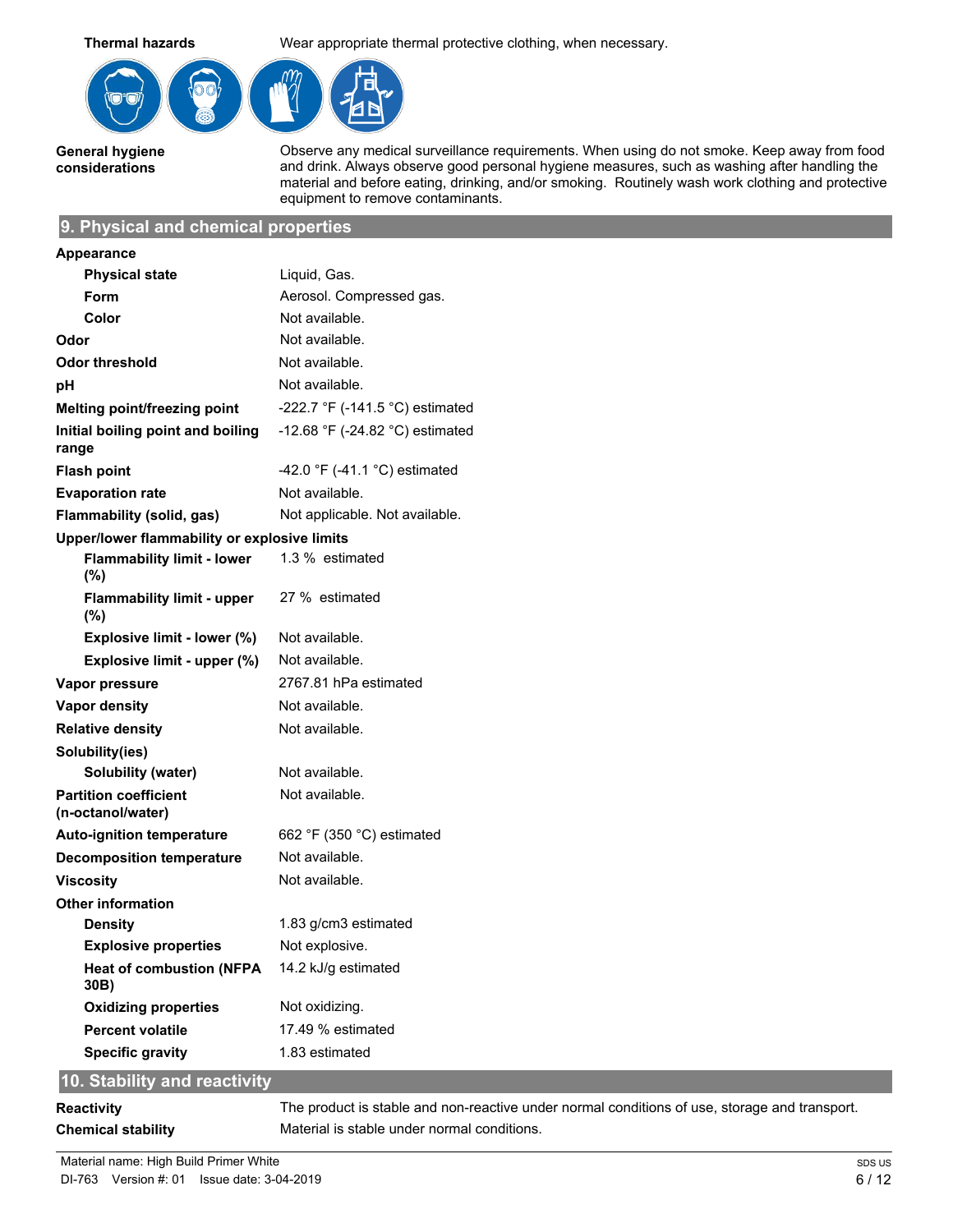| Possibility of hazardous<br>reactions      | Hazardous polymerization does not occur.                                                 |
|--------------------------------------------|------------------------------------------------------------------------------------------|
| <b>Conditions to avoid</b>                 | Heat. Avoid temperatures exceeding the flash point. Contact with incompatible materials. |
| Incompatible materials                     | Strong oxidizing agents. Nitrates.                                                       |
| <b>Hazardous decomposition</b><br>products | No hazardous decomposition products are known.                                           |

# **11. Toxicological information**

| Information on likely routes of exposure                                              |                                                                                                                                                                                                                                                                                |                                                                                             |  |
|---------------------------------------------------------------------------------------|--------------------------------------------------------------------------------------------------------------------------------------------------------------------------------------------------------------------------------------------------------------------------------|---------------------------------------------------------------------------------------------|--|
| Inhalation                                                                            | drowsiness and dizziness. Headache. Nausea, vomiting.                                                                                                                                                                                                                          | May cause damage to organs through prolonged or repeated exposure by inhalation. May cause  |  |
| <b>Skin contact</b>                                                                   | Causes skin irritation.                                                                                                                                                                                                                                                        |                                                                                             |  |
| Eye contact                                                                           | Causes serious eye irritation.                                                                                                                                                                                                                                                 |                                                                                             |  |
| Ingestion                                                                             | vomiting may cause a serious chemical pneumonia.                                                                                                                                                                                                                               | Harmful if swallowed. Droplets of the product aspirated into the lungs through ingestion or |  |
| Symptoms related to the<br>physical, chemical and<br>toxicological characteristics    | Aspiration may cause pulmonary edema and pneumonitis. May cause drowsiness and dizziness.<br>Headache. Nausea, vomiting. Severe eye irritation. Symptoms may include stinging, tearing,<br>redness, swelling, and blurred vision. Skin irritation. May cause redness and pain. |                                                                                             |  |
| Information on toxicological effects                                                  |                                                                                                                                                                                                                                                                                |                                                                                             |  |
| <b>Acute toxicity</b>                                                                 | May be fatal if swallowed and enters airways.                                                                                                                                                                                                                                  |                                                                                             |  |
| <b>Components</b>                                                                     | <b>Species</b>                                                                                                                                                                                                                                                                 | <b>Test Results</b>                                                                         |  |
| Dibutyl Phthalate (CAS 84-74-2)                                                       |                                                                                                                                                                                                                                                                                |                                                                                             |  |
| <u>Acute</u><br>Dermal                                                                |                                                                                                                                                                                                                                                                                |                                                                                             |  |
| LD50                                                                                  | Rabbit                                                                                                                                                                                                                                                                         | 4200 mg/kg                                                                                  |  |
| Inhalation                                                                            |                                                                                                                                                                                                                                                                                |                                                                                             |  |
| <b>LC50</b>                                                                           | Rat                                                                                                                                                                                                                                                                            | 15.68 mg/l, 4 Hours                                                                         |  |
| Xylene (CAS 1330-20-7)                                                                |                                                                                                                                                                                                                                                                                |                                                                                             |  |
| <b>Acute</b>                                                                          |                                                                                                                                                                                                                                                                                |                                                                                             |  |
| Oral                                                                                  |                                                                                                                                                                                                                                                                                |                                                                                             |  |
| LD50                                                                                  | Rat                                                                                                                                                                                                                                                                            | 3523 - 8600 mg/kg                                                                           |  |
|                                                                                       | * Estimates for product may be based on additional component data not shown.                                                                                                                                                                                                   |                                                                                             |  |
| <b>Skin corrosion/irritation</b>                                                      | Causes skin irritation.                                                                                                                                                                                                                                                        |                                                                                             |  |
| Serious eye damage/eye<br>irritation                                                  | Causes serious eye irritation.                                                                                                                                                                                                                                                 |                                                                                             |  |
| Respiratory or skin sensitization                                                     |                                                                                                                                                                                                                                                                                |                                                                                             |  |
| <b>Respiratory sensitization</b>                                                      | Not a respiratory sensitizer.                                                                                                                                                                                                                                                  |                                                                                             |  |
| <b>Skin sensitization</b>                                                             | This product is not expected to cause skin sensitization.                                                                                                                                                                                                                      |                                                                                             |  |
| <b>Germ cell mutagenicity</b>                                                         | mutagenic or genotoxic.                                                                                                                                                                                                                                                        | No data available to indicate product or any components present at greater than 0.1% are    |  |
| Carcinogenicity                                                                       | Suspected of causing cancer.                                                                                                                                                                                                                                                   |                                                                                             |  |
|                                                                                       | IARC Monographs. Overall Evaluation of Carcinogenicity                                                                                                                                                                                                                         |                                                                                             |  |
| Talc (CAS 14807-96-6)                                                                 |                                                                                                                                                                                                                                                                                | 2B Possibly carcinogenic to humans.<br>3 Not classifiable as to carcinogenicity to humans.  |  |
| Titanium Dioxide (CAS 13463-67-7)<br>Toluene (CAS 108-88-3)<br>Xylene (CAS 1330-20-7) | 2B Possibly carcinogenic to humans.<br>3 Not classifiable as to carcinogenicity to humans.<br>3 Not classifiable as to carcinogenicity to humans.                                                                                                                              |                                                                                             |  |
|                                                                                       | OSHA Specifically Regulated Substances (29 CFR 1910.1001-1050)                                                                                                                                                                                                                 |                                                                                             |  |
| Not regulated.                                                                        |                                                                                                                                                                                                                                                                                |                                                                                             |  |
|                                                                                       | US. National Toxicology Program (NTP) Report on Carcinogens                                                                                                                                                                                                                    |                                                                                             |  |
| Not listed.                                                                           |                                                                                                                                                                                                                                                                                |                                                                                             |  |
| <b>Reproductive toxicity</b>                                                          | May damage fertility or the unborn child.                                                                                                                                                                                                                                      |                                                                                             |  |
| Specific target organ toxicity -<br>single exposure                                   | May cause drowsiness and dizziness.                                                                                                                                                                                                                                            |                                                                                             |  |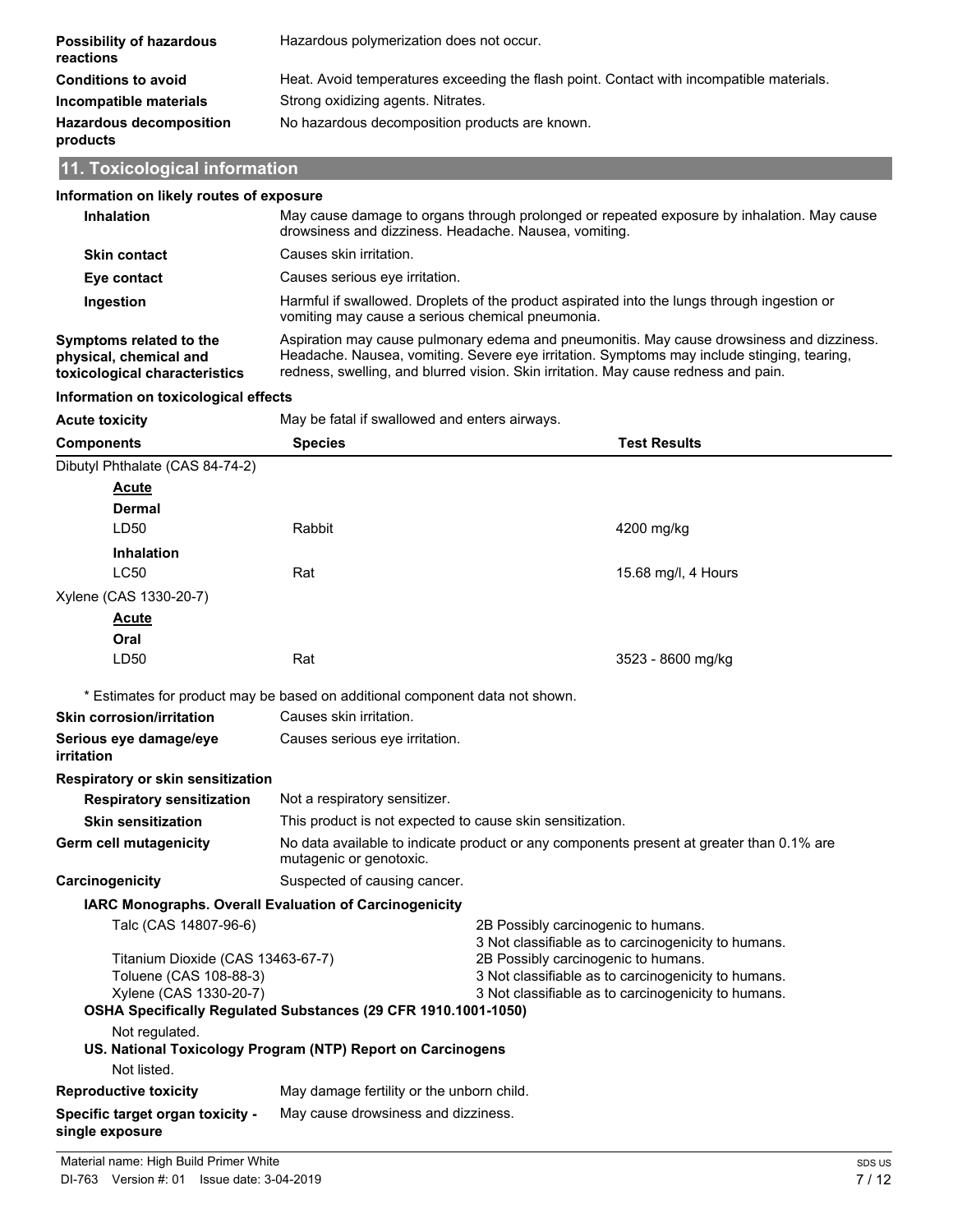| <b>Specific target organ toxicity -</b><br>repeated exposure | Causes damage to organs through prolonged or repeated exposure.                                                                                       |
|--------------------------------------------------------------|-------------------------------------------------------------------------------------------------------------------------------------------------------|
| Aspiration hazard                                            | May be fatal if swallowed and enters airways.                                                                                                         |
| Chronic effects                                              | Causes damage to organs through prolonged or repeated exposure. Prolonged inhalation may be<br>harmful. Prolonged exposure may cause chronic effects. |

# **12. Ecological information**

| <b>Ecotoxicity</b>                                           |             | Toxic to aquatic life with long lasting effects.                             |                              |
|--------------------------------------------------------------|-------------|------------------------------------------------------------------------------|------------------------------|
| <b>Components</b>                                            |             | <b>Species</b>                                                               | <b>Test Results</b>          |
| Acetone (CAS 67-64-1)                                        |             |                                                                              |                              |
| <b>Aquatic</b>                                               |             |                                                                              |                              |
| Crustacea                                                    | EC50        | Water flea (Daphnia magna)                                                   | 10294 - 17704 mg/l, 48 hours |
| Fish                                                         | LC50        | Rainbow trout, donaldson trout<br>(Oncorhynchus mykiss)                      | 4740 - 6330 mg/l, 96 hours   |
| Dibutyl Phthalate (CAS 84-74-2)                              |             |                                                                              |                              |
| <b>Aquatic</b>                                               |             |                                                                              |                              |
| Crustacea                                                    | <b>EC50</b> | Water flea (Daphnia magna)                                                   | 2.99 mg/l, 48 hours          |
| Fish                                                         | <b>LC50</b> | Channel catfish (Ictalurus punctatus)                                        | 0.4 - 0.53 mg/l, 96 hours    |
| Tert Butyl Acetate (CAS 540-88-5)                            |             |                                                                              |                              |
| <b>Aquatic</b>                                               |             |                                                                              |                              |
| Fish                                                         | <b>LC50</b> | Fathead minnow (Pimephales promelas) 296 - 362 mg/l, 96 hours                |                              |
| Titanium Dioxide (CAS 13463-67-7)                            |             |                                                                              |                              |
| <b>Aquatic</b>                                               |             |                                                                              |                              |
| Crustacea                                                    | EC50        | Water flea (Daphnia magna)                                                   | > 1000 mg/l, 48 hours        |
| Fish                                                         | <b>LC50</b> | Mummichog (Fundulus heteroclitus)                                            | > 1000 mg/l, 96 hours        |
| Toluene (CAS 108-88-3)                                       |             |                                                                              |                              |
| <b>Aquatic</b>                                               |             |                                                                              |                              |
| Crustacea                                                    | EC50        | Water flea (Daphnia magna)                                                   | 5.46 - 9.83 mg/l, 48 hours   |
| Fish                                                         | <b>LC50</b> | Coho salmon, silver salmon<br>(Oncorhynchus kisutch)                         | 8.11 mg/l, 96 hours          |
| Xylene (CAS 1330-20-7)                                       |             |                                                                              |                              |
| <b>Aquatic</b>                                               |             |                                                                              |                              |
| Fish                                                         | LC50        | Bluegill (Lepomis macrochirus)                                               | 7.711 - 9.591 mg/l, 96 hours |
|                                                              |             |                                                                              |                              |
|                                                              |             | * Estimates for product may be based on additional component data not shown. |                              |
| Persistence and degradability                                |             |                                                                              |                              |
| <b>Bioaccumulative potential</b>                             |             |                                                                              |                              |
| Partition coefficient n-octanol / water (log Kow)<br>Acetone |             | $-0.24$                                                                      |                              |
| Dibutyl Phthalate                                            |             | 4.9                                                                          |                              |
| Dimethyl Ether Regulatory                                    |             | 0.1                                                                          |                              |
| <b>Tert Butyl Acetate</b>                                    |             | 1.76                                                                         |                              |
| Toluene                                                      |             | 2.73                                                                         |                              |
| Xylene                                                       |             | $3.12 - 3.2$                                                                 |                              |

**Mobility in soil** No data available.

**Other adverse effects** The product contains volatile organic compounds which have a photochemical ozone creation potential.

| 13. Disposal considerations  |                                                                                                                                                                                                                                                                                                                                                                                                                     |  |  |
|------------------------------|---------------------------------------------------------------------------------------------------------------------------------------------------------------------------------------------------------------------------------------------------------------------------------------------------------------------------------------------------------------------------------------------------------------------|--|--|
| <b>Disposal instructions</b> | Collect and reclaim or dispose in sealed containers at licensed waste disposal site. Contents<br>under pressure. Do not puncture, incinerate or crush. Do not allow this material to drain into<br>sewers/water supplies. Do not contaminate ponds, waterways or ditches with chemical or used<br>container. Dispose of contents/container in accordance with local/regional/national/international<br>requlations. |  |  |
| Local disposal regulations   | Dispose in accordance with all applicable regulations.                                                                                                                                                                                                                                                                                                                                                              |  |  |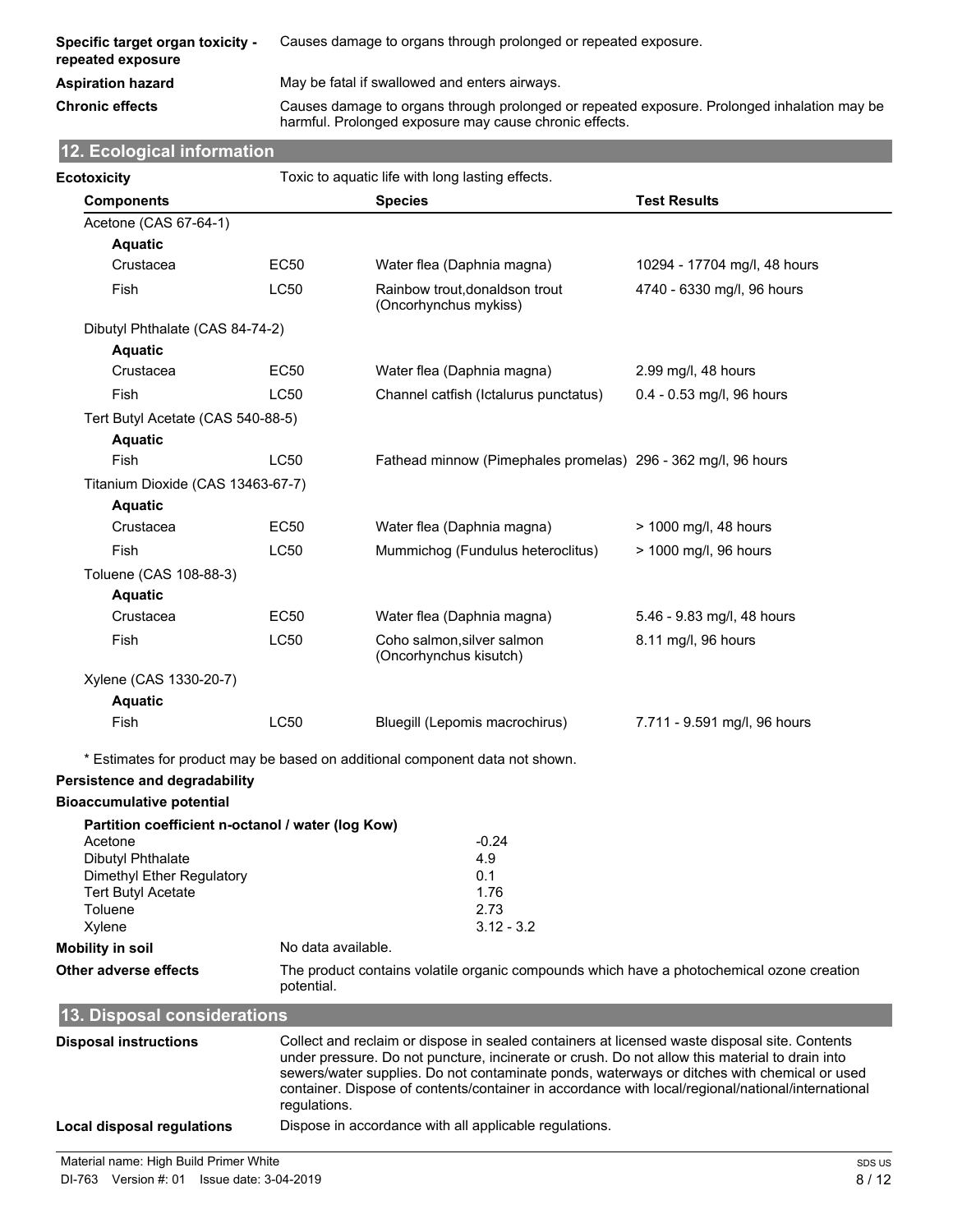| Hazardous waste code                     | The waste code should be assigned in discussion between the user, the producer and the waste<br>disposal company.                                                                                                                                |
|------------------------------------------|--------------------------------------------------------------------------------------------------------------------------------------------------------------------------------------------------------------------------------------------------|
| Waste from residues / unused<br>products | Dispose of in accordance with local regulations. Empty containers or liners may retain some<br>product residues. This material and its container must be disposed of in a safe manner (see:<br>Disposal instructions).                           |
| Contaminated packaging                   | Since emptied containers may retain product residue, follow label warnings even after container is<br>emptied. Empty containers should be taken to an approved waste handling site for recycling or<br>disposal. Do not re-use empty containers. |

# **14. Transport information**

The following transportation information is provided based on the manufacturer's interpretation of shipping regulations. Each shipper is responsible for identifying, naming, marking, and labeling prior to offering for transport.

| <b>DOT</b>                                   |                                                                                                      |
|----------------------------------------------|------------------------------------------------------------------------------------------------------|
| <b>UN number</b>                             | UN1033                                                                                               |
| UN proper shipping name                      | Dimethyl ether, MARINE POLLUTANT (Setalux 17-1265, Dibutyl Phthalate)                                |
| <b>Transport hazard class(es)</b>            |                                                                                                      |
| <b>Class</b>                                 | 2.1                                                                                                  |
| <b>Subsidiary risk</b>                       | $\sim$                                                                                               |
| Label(s)                                     | 2.1                                                                                                  |
| <b>Packing group</b>                         | Not applicable.                                                                                      |
| <b>Environmental hazards</b>                 |                                                                                                      |
| <b>Marine pollutant</b>                      | Yes                                                                                                  |
|                                              | Special precautions for user Read safety instructions, SDS and emergency procedures before handling. |
| <b>Special provisions</b>                    | T <sub>50</sub>                                                                                      |
| <b>Packaging exceptions</b>                  | 306                                                                                                  |
| Packaging non bulk                           | 304                                                                                                  |
| Packaging bulk                               | 314, 315                                                                                             |
| <b>IATA</b>                                  |                                                                                                      |
| <b>UN number</b>                             | UN1033                                                                                               |
| UN proper shipping name                      | Dimethyl ether                                                                                       |
| <b>Transport hazard class(es)</b>            |                                                                                                      |
| <b>Class</b>                                 | 2.1                                                                                                  |
| <b>Subsidiary risk</b>                       |                                                                                                      |
| Packing group                                | Not applicable.                                                                                      |
| <b>Environmental hazards</b>                 | Yes                                                                                                  |
| <b>ERG Code</b>                              | 10 <sub>L</sub>                                                                                      |
|                                              | Special precautions for user Read safety instructions, SDS and emergency procedures before handling. |
| <b>Other information</b>                     |                                                                                                      |
| Passenger and cargo                          | Forbidden                                                                                            |
| aircraft                                     |                                                                                                      |
| <b>Cargo aircraft only</b>                   | Allowed with restrictions.                                                                           |
| <b>IMDG</b>                                  |                                                                                                      |
| <b>UN number</b>                             | UN1033                                                                                               |
| UN proper shipping name                      | DIMETHYL ETHER, MARINE POLLUTANT                                                                     |
| <b>Transport hazard class(es)</b>            |                                                                                                      |
| <b>Class</b>                                 | 2.1                                                                                                  |
| <b>Subsidiary risk</b>                       |                                                                                                      |
| <b>Packing group</b>                         | Not applicable.                                                                                      |
| <b>Environmental hazards</b>                 |                                                                                                      |
| <b>Marine pollutant</b>                      | Yes                                                                                                  |
| <b>EmS</b>                                   | $F-D. S-U$                                                                                           |
|                                              | Special precautions for user Read safety instructions, SDS and emergency procedures before handling. |
| Transport in bulk according to               | Not established.                                                                                     |
| Annex II of MARPOL 73/78 and<br>the IBC Code |                                                                                                      |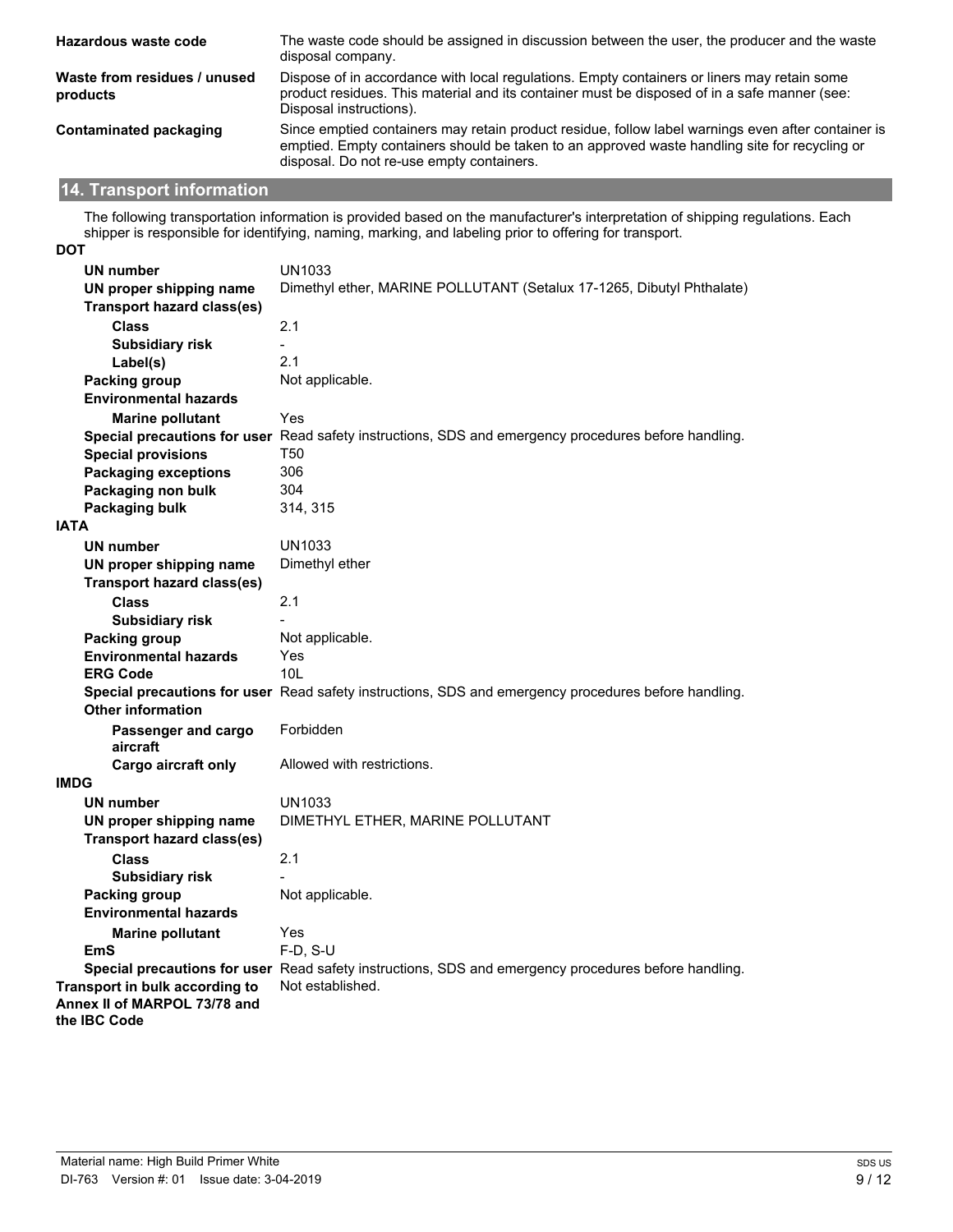

**General information**

IMDG Regulated Marine Pollutant. DOT Regulated Marine Pollutant. Avoid transport on vehicles where the load space is not separated from the driver's compartment. Ensure vehicle driver is aware of the potential hazards of the load and knows what to do in the event of an accident or an emergency. Before transporting product containers: Ensure that containers are firmly secured. Ensure cylinder valve is closed and not leaking. Ensure valve outlet cap nut or plug (where provided) is correctly fitted. Ensure valve protection device (where provided) is correctly fitted. Ensure adequate ventilation. Ensure compliance with applicable regulations.

#### **15. Regulatory information** This product is a "Hazardous Chemical" as defined by the OSHA Hazard Communication Standard, 29 CFR 1910.1200. **US federal regulations TSCA Section 12(b) Export Notification (40 CFR 707, Subpt. D)** parachlorobenzotriflouride (CAS 98-56-6) 1.0 % One-Time Export Notification only. **TSCA Chemical Action Plans, Chemicals of Concern** Dibutyl Phthalate (CAS 84-74-2) Phthalates Action Plan **CERCLA Hazardous Substance List (40 CFR 302.4)** Acetone (CAS 67-64-1) Listed. Dibutyl Phthalate (CAS 84-74-2) Listed.<br>Dimethyl Ether Regulatory (CAS 115-10-6) Listed. Dimethyl Ether Regulatory (CAS 115-10-6) Tert Butyl Acetate (CAS 540-88-5) Listed. Toluene (CAS 108-88-3) Listed. Xylene (CAS 1330-20-7) Listed. **SARA 304 Emergency release notification** Not regulated. **OSHA Specifically Regulated Substances (29 CFR 1910.1001-1050)**

Not regulated.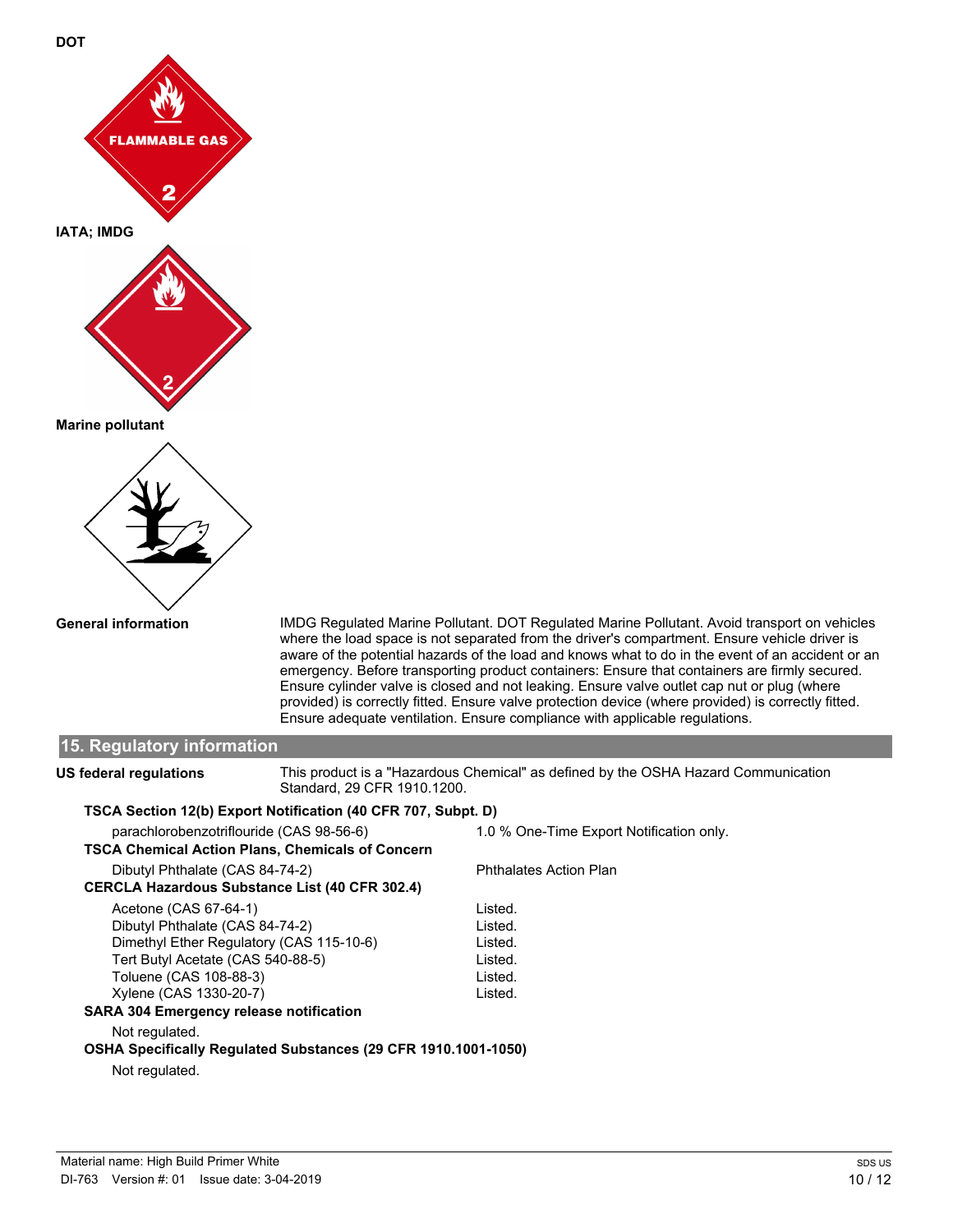|                                                  |                                                                                                                                                                            | Superfund Amendments and Reauthorization Act of 1986 (SARA)                                                            |                                                                                                            |                                                                                                                  |
|--------------------------------------------------|----------------------------------------------------------------------------------------------------------------------------------------------------------------------------|------------------------------------------------------------------------------------------------------------------------|------------------------------------------------------------------------------------------------------------|------------------------------------------------------------------------------------------------------------------|
| <b>Hazard categories</b>                         |                                                                                                                                                                            | Immediate Hazard - Yes<br>Delayed Hazard - Yes<br>Fire Hazard - Yes<br>Pressure Hazard - Yes<br>Reactivity Hazard - No |                                                                                                            |                                                                                                                  |
|                                                  | <b>SARA 302 Extremely hazardous substance</b>                                                                                                                              |                                                                                                                        |                                                                                                            |                                                                                                                  |
| Not listed.                                      |                                                                                                                                                                            |                                                                                                                        |                                                                                                            |                                                                                                                  |
| SARA 311/312 Hazardous<br>chemical               | No.                                                                                                                                                                        |                                                                                                                        |                                                                                                            |                                                                                                                  |
| SARA 313 (TRI reporting)<br><b>Chemical name</b> |                                                                                                                                                                            |                                                                                                                        | <b>CAS number</b>                                                                                          | % by wt.                                                                                                         |
| <b>Dibutyl Phthalate</b><br>Toluene<br>Xylene    |                                                                                                                                                                            |                                                                                                                        | 84-74-2<br>108-88-3<br>1330-20-7                                                                           | < 1<br>$10 - 520$<br>< 1                                                                                         |
| Other federal regulations                        |                                                                                                                                                                            |                                                                                                                        |                                                                                                            |                                                                                                                  |
|                                                  |                                                                                                                                                                            | Clean Air Act (CAA) Section 112 Hazardous Air Pollutants (HAPs) List                                                   |                                                                                                            |                                                                                                                  |
|                                                  | Dibutyl Phthalate (CAS 84-74-2)<br>Toluene (CAS 108-88-3)<br>Xylene (CAS 1330-20-7)                                                                                        |                                                                                                                        | Clean Air Act (CAA) Section 112(r) Accidental Release Prevention (40 CFR 68.130)                           |                                                                                                                  |
|                                                  | Dimethyl Ether Regulatory (CAS 115-10-6)                                                                                                                                   |                                                                                                                        |                                                                                                            |                                                                                                                  |
| <b>Safe Drinking Water Act</b><br>(SDWA)         |                                                                                                                                                                            | Not regulated.                                                                                                         |                                                                                                            |                                                                                                                  |
|                                                  | <b>Chemical Code Number</b>                                                                                                                                                |                                                                                                                        |                                                                                                            | Drug Enforcement Administration (DEA). List 2, Essential Chemicals (21 CFR 1310.02(b) and 1310.04(f)(2) and      |
|                                                  | Acetone (CAS 67-64-1)                                                                                                                                                      |                                                                                                                        | 6532                                                                                                       |                                                                                                                  |
|                                                  | Toluene (CAS 108-88-3)                                                                                                                                                     |                                                                                                                        | 6594                                                                                                       |                                                                                                                  |
|                                                  |                                                                                                                                                                            |                                                                                                                        |                                                                                                            | Drug Enforcement Administration (DEA). List 1 & 2 Exempt Chemical Mixtures (21 CFR 1310.12(c))                   |
|                                                  | Acetone (CAS 67-64-1)<br>Toluene (CAS 108-88-3)                                                                                                                            |                                                                                                                        | 35 %WV<br>35 %WV                                                                                           |                                                                                                                  |
|                                                  |                                                                                                                                                                            | <b>DEA Exempt Chemical Mixtures Code Number</b>                                                                        |                                                                                                            |                                                                                                                  |
|                                                  | Acetone (CAS 67-64-1)                                                                                                                                                      |                                                                                                                        | 6532                                                                                                       |                                                                                                                  |
|                                                  | Toluene (CAS 108-88-3)                                                                                                                                                     |                                                                                                                        | 594                                                                                                        |                                                                                                                  |
|                                                  |                                                                                                                                                                            |                                                                                                                        |                                                                                                            | FEMA Priority Substances Respiratory Health and Safety in the Flavor Manufacturing Workplace                     |
|                                                  | Acetone (CAS 67-64-1)                                                                                                                                                      |                                                                                                                        | Low priority                                                                                               |                                                                                                                  |
| US state regulations                             |                                                                                                                                                                            | birth defects or other reproductive harm.                                                                              |                                                                                                            | WARNING: This product contains a chemical known to the State of California to cause cancer and                   |
|                                                  |                                                                                                                                                                            |                                                                                                                        | US - California Proposition 65 - CRT: Listed date/Carcinogenic substance                                   |                                                                                                                  |
|                                                  | Carbon Black (CAS 1333-86-4)<br>Crystalline Quartz (CAS 14808-60-7)<br>Ethylbenzene (CAS 100-41-4)<br>Titanium Dioxide (CAS 13463-67-7)                                    |                                                                                                                        | Listed: February 21, 2003<br>Listed: October 1, 1988<br>Listed: June 11, 2004<br>Listed: September 2, 2011 |                                                                                                                  |
|                                                  |                                                                                                                                                                            |                                                                                                                        | US - California Proposition 65 - CRT: Listed date/Developmental toxin                                      |                                                                                                                  |
|                                                  | Dibutyl Phthalate (CAS 84-74-2)<br>N-Methyl-2-Pyrrolidone (CAS 872-50-4)<br>Toluene (CAS 108-88-3)                                                                         |                                                                                                                        | Listed: December 2, 2005<br>Listed: June 15, 2001<br>Listed: January 1, 1991                               |                                                                                                                  |
|                                                  | Dibutyl Phthalate (CAS 84-74-2)                                                                                                                                            |                                                                                                                        | US - California Proposition 65 - CRT: Listed date/Female reproductive toxin<br>Listed: December 2, 2005    |                                                                                                                  |
|                                                  |                                                                                                                                                                            |                                                                                                                        | US - California Proposition 65 - CRT: Listed date/Male reproductive toxin                                  |                                                                                                                  |
| subd. $(a)$                                      | Dibutyl Phthalate (CAS 84-74-2)                                                                                                                                            |                                                                                                                        | Listed: December 2, 2005                                                                                   | US. California. Candidate Chemicals List. Safer Consumer Products Regulations (Cal. Code Regs, tit. 22, 69502.3, |
|                                                  | Acetone (CAS 67-64-1)<br>Dibutyl Phthalate (CAS 84-74-2)<br>Talc (CAS 14807-96-6)<br>Titanium Dioxide (CAS 13463-67-7)<br>Toluene (CAS 108-88-3)<br>Xylene (CAS 1330-20-7) |                                                                                                                        |                                                                                                            |                                                                                                                  |